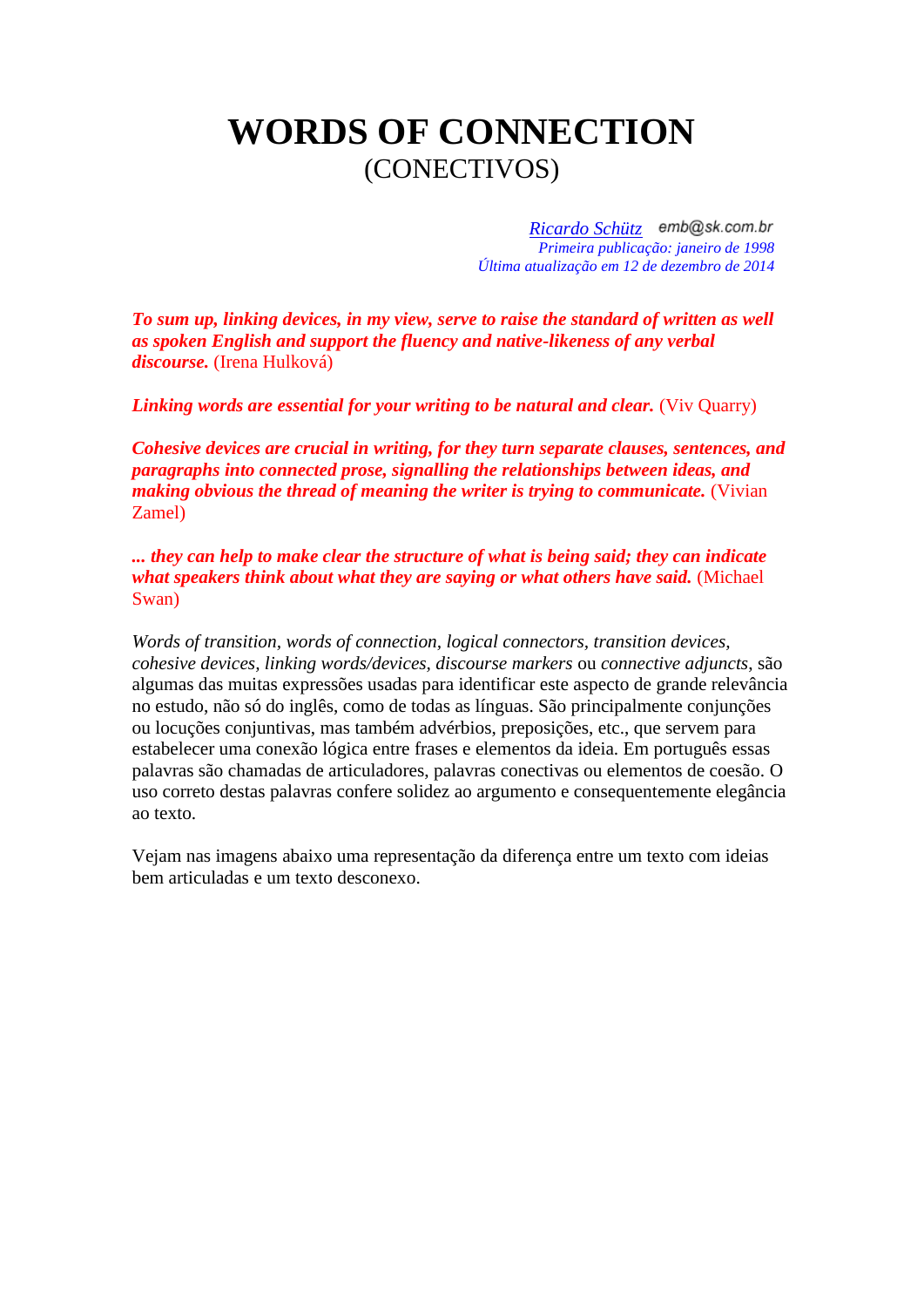

*[Writing clinics](http://www.sk.com.br/sk-wrlab.html)* ou *writing labs* são departamentos nas universidades norte-americanas aos quais os estudantes podem recorrer para obter auxílio e orientação sobre como redigir corretamente seus trabalhos de pesquisa. Normalmente o primeiro e o mais frequentemente ponto abordado nessas clínicas de redação é o uso correto das palavras conectivas. *Words of transition* são de fundamental importância, uma vez que a beleza do inglês moderno está na clareza e na integridade lógica.

As listas abaixo constituem-se numa ajuda decisiva para quem compõe textos em inglês ou em português, independente do nível de capacidade do redator. Os conectivos abaixo estão linkados a páginas com um total de 1305 exemplos de uso.

#### **Os conectivos, mais frequentemente usados, são:**

| <b>INTRODUÇÃO</b>                                                                    | <b>INTRODUCTION</b>                                                       |
|--------------------------------------------------------------------------------------|---------------------------------------------------------------------------|
| Em primeiro lugar,  / Antes de tudo,  / Para começar,  / Para início de<br>conversa, | First of all,  / In the first place,  / To begin with,                    |
|                                                                                      |                                                                           |
| REFERÊNCIA                                                                           | REFERENCE                                                                 |
| Com relação a  / No que diz respeito a  / No que tange a                             | Regarding  / With regard to  / Concerning  / Considering                  |
|                                                                                      |                                                                           |
| INTRODUÇÃO OPORTUNA DE ASSUNTO RELACIONADO                                           | CHANGING TO A RELATED SUBJECT OR ADDING A REMARK                          |
| A propósito,  / Por falar nisso,                                                     | By the way,  / Speaking of that,  / Incidentally  / On/As a side<br>note. |
|                                                                                      |                                                                           |
| COMENTÁRIO DE REFORÇO                                                                | REINFORCEMENT COMMENT                                                     |
| Por sinal.  / Aliás.  / Inclusive                                                    | As a matter of fact  / In fact                                            |
| Pelo contrário,  / Na verdade,                                                       | On the contrary  / Actually                                               |
|                                                                                      |                                                                           |
| CONFORMIDADE                                                                         | AGREEMENT                                                                 |
| De acordo com  / Conforme  / Segundo                                                 | According to  / In accordance with                                        |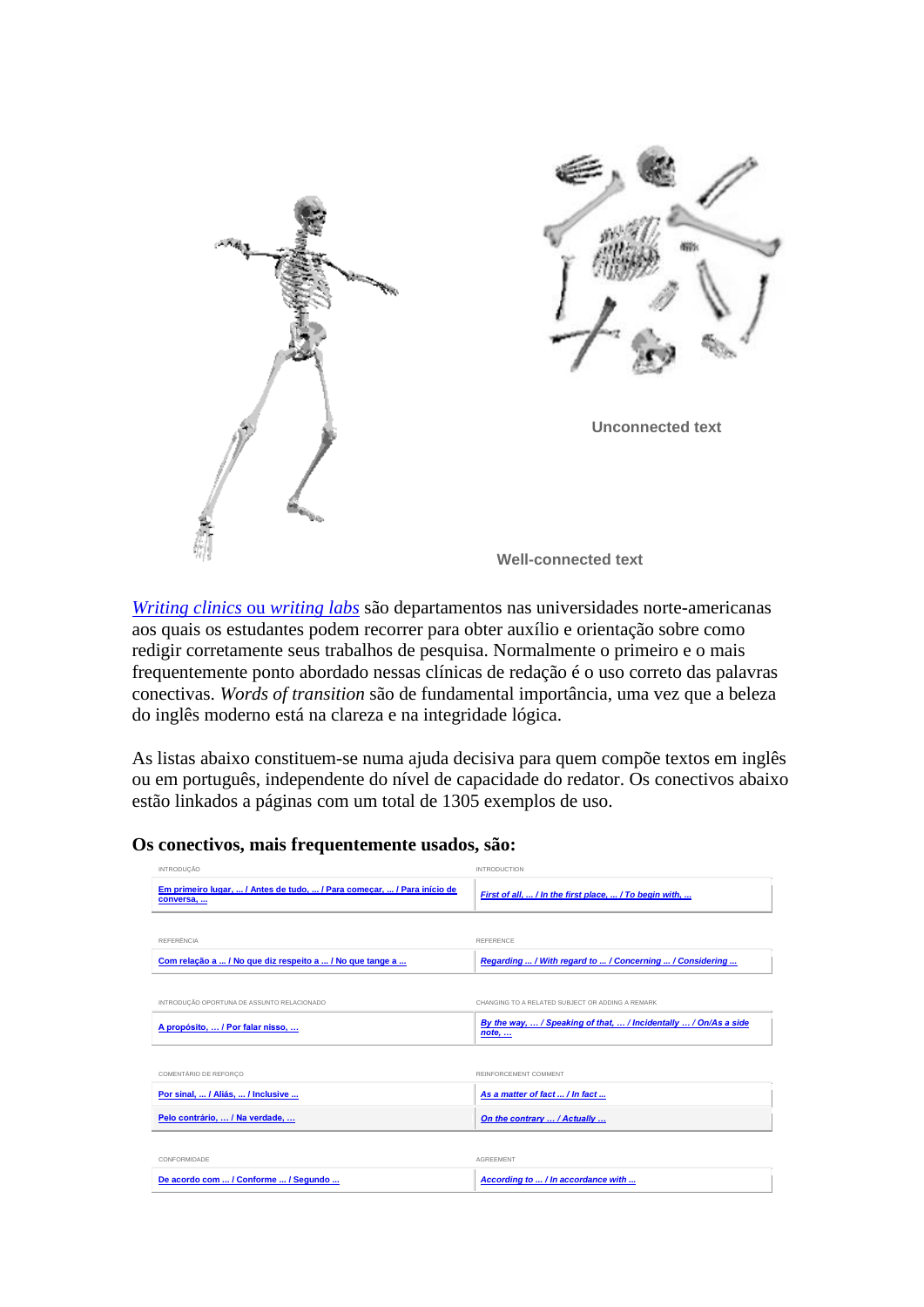| <b>FNFASF</b>                                                                    | <b>FMPHASIS</b>                                         |
|----------------------------------------------------------------------------------|---------------------------------------------------------|
| Principalmente  / Sobretudo  / Especialmente  / Ainda mais                       | Especially  / Mainly  / In particular  / More important |
|                                                                                  |                                                         |
| CAUSA E MOTIVO                                                                   | CAUSE                                                   |
| Porque  / Por causa de  / Uma vez que  / Já que  / Visto que  / Pois<br>$\cdots$ | Because  / Since                                        |
| Em função de  / Em razão de  / Por motivos de  / Em virtude de  /<br>Devido a    | As a result of  / Due to                                |

| DECORRÊNCIA                                                                         | RESULT, CONSEQUENCE                                 |
|-------------------------------------------------------------------------------------|-----------------------------------------------------|
| Levando isto em consideração,  / Por este motivo,  / Por esta razão,  /<br>Por isso | With this in mind,  / For this reason  / That's why |
| Desta forma,  / Assim sendo (sendo assim),  / Nesse sentido,                        | This way  / In doing so                             |
| De maneira (forma) (modo) que  / Como consequência,                                 | So that  / As a result,                             |
| Diante do exposto,  / Frente a                                                      | In face of  / In view of                            |
|                                                                                     |                                                     |
| <b>DEMONSTRATIVOS</b>                                                               | <b>DEMONSTRATION</b>                                |
| Tanto é (assim) que  / A ponto de                                                   | So much so that                                     |
|                                                                                     |                                                     |
| CONCLUSÃO LÓGICA                                                                    | INFERENCE, CONCLUSION                               |
| Portanto,  / Então                                                                  | Therefore,  / So,                                   |
|                                                                                     |                                                     |
| PROPÓSITO                                                                           | PURPOSE                                             |

[Com o objetivo de ... / A fim de ... / Para que ... / Com vistas a ... / Para ...](http://www.sk.com.br/conn/conn11.html) *<u><i>view to ... / In order that ... / So that ... / In an effort to ... / With a*  $\frac{$  *[view to ... / To ...](http://www.sk.com.br/conn/conn11.html)*</u>

| DEMARCADORES DE PERÍODOS ENTRE O PRESENTE E O FUTURO | PROJECTING THE PRESENT INTO THE FUTURE |
|------------------------------------------------------|----------------------------------------|
|                                                      |                                        |

| A partir de agora  / De agora em diante  / Daqui para a frente | From now on  / Henceforth |
|----------------------------------------------------------------|---------------------------|
|                                                                |                           |

| DEMARCADORES DE PERÍODOS PASSADOS                                                                               | SCANNING THE PAST INTO THE PRESENT |
|-----------------------------------------------------------------------------------------------------------------|------------------------------------|
| the contract of the contract of the contract of the contract of the contract of the contract of the contract of |                                    |

| Até agora  / Até hoje  / Até o momento | So far  / Up till now |
|----------------------------------------|-----------------------|
| Ainda                                  | Still  /  not  yet.   |

| INDICADORES DE PERÍODOS PRESENTES | INDICATING PERIODS IN THE PRESENT     |
|-----------------------------------|---------------------------------------|
| Por enquanto                      | For the time being  /  for some time. |
|                                   |                                       |

| SIMUI TANFIDADE                     | SIMULTANEITY                   |
|-------------------------------------|--------------------------------|
| Nesse meio tempo,  / Enguanto isso, | In the meantime,  / Meanwhile, |
| Enquanto (durante o tempo em que)   | While (during the time)        |

| INDICADORES DE CIRCUNSTANCIALIDADE | DEFINING CIRCUMSTANCES |
|------------------------------------|------------------------|
| $\frac{1}{2}$ Em meio a            | In the midst of        |
|                                    |                        |

| GENERALIZAÇÃO E REGULARIDADE | GENERALIZING |
|------------------------------|--------------|
| Em geral,                    | In general,  |
| Via de regra,                | As a rule,   |

| PROPORCIONALIDADE EM RELAÇÃO AO TEMPO                              | TIME RELATIONSHIP     |
|--------------------------------------------------------------------|-----------------------|
| A medida que (o tempo passa,)  / Com o passar (decorrer) do tempo, | $A$ s (time aoes bv.) |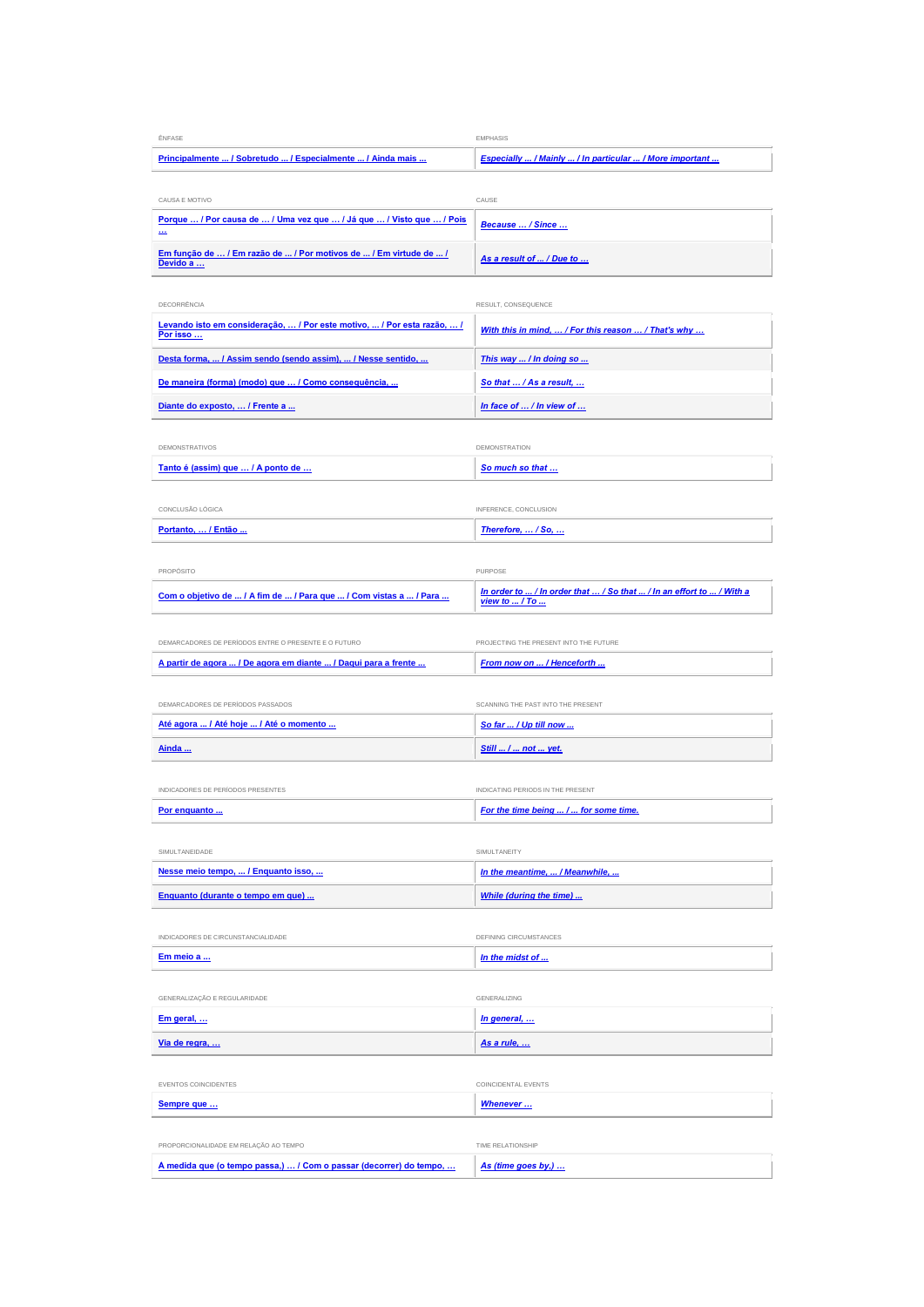| INDICADORES DE DESTINATÁRIO                                                   | <b>ADDRESSING</b>                                                                                |
|-------------------------------------------------------------------------------|--------------------------------------------------------------------------------------------------|
| A quem interessar possa / Para sua informação,                                | To whom it may concern / For your information,                                                   |
|                                                                               |                                                                                                  |
| <b>ENFRAQUECEDORES</b>                                                        | WEAKENERS                                                                                        |
| Que eu saiba,  / Pelo que eu sei,  / Pelo que me consta,                      | As far as I know.  / As far as I can tell.  / To my knowledge  / To<br>the best of my knowledge, |
| Se não me engano / Se eu não estiver enganado  / Se não me falha a<br>memória | If I'm not wrong,  / If I remember well                                                          |
| Na minha opinião,                                                             | In my opinion,  / In my view                                                                     |

| <b>EXCLUSÃO</b>                                                                         | <b>EXCLUSION</b>                       |
|-----------------------------------------------------------------------------------------|----------------------------------------|
| No que se refere a mim,  / No que depender de mim,  / Quanto a mim,<br>/ De minha parte | As far as I'm concerned,  / As for me, |
|                                                                                         |                                        |

| POSICIONAMENTO                                                     | POSITION DEFINERS                                                |
|--------------------------------------------------------------------|------------------------------------------------------------------|
| Do ponto de vista de  / Do (sob) meu ponto de vista  / Partindo do | From the standpoint of  / From my standpoint  / From my point of |
| pressuposto (de) que                                               | view  / Based on the assumption that                             |

| CERTEZA                                               | <b>ASSURANCE</b>                                                               |
|-------------------------------------------------------|--------------------------------------------------------------------------------|
| Sem dúvida / Certamente / Com certeza / Evidentemente | Of course / For sure / Definitely / Certainly / Without a doubt                |
|                                                       |                                                                                |
| EQUIVALÊNCIA, PARALELISMO                             | EQUIVALENCE, PARALLEL IDEAS                                                    |
| Da mesma forma que  / Assim como  / Tal como          | In the same way that $\ldots$ / By the same token $\ldots$ / Likewise $\ldots$ |
|                                                       |                                                                                |
| <b>INTERMEDIACÃO</b>                                  | <b>INTERMEDIATING</b>                                                          |

| Através de  / Por mejo de  / Mediante  / Por intermédio de | <sup>1</sup> Through  / By means of  / By way of  / Hereby |
|------------------------------------------------------------|------------------------------------------------------------|
|                                                            |                                                            |

| CONDIÇÃO                                    | CONDITION                                                |
|---------------------------------------------|----------------------------------------------------------|
| Se  / Desde que  / Enquanto  / Contanto que | If  / As long as  / On condition that  / Provided (that) |

| CONTRASTE                                                                 | CONTRAST                                               |
|---------------------------------------------------------------------------|--------------------------------------------------------|
| Enquanto que  / Ao passo que  / Já                                        | While  / Whereas  / By contrast                        |
| Mas  / Entretanto,  / No entanto,  / Todavia,  / Porém,  / Contudo,<br>22 | But  / However,  / , though.                           |
| Mesmo assim,  / Ainda assim,                                              | Even so  / Nevertheless.  / Nonetheless.  / Still.     |
| Apesar de (disso)  / Não obstante                                         | In spite of  / Despite  / Notwithstanding              |
| Embora  / Ainda que  / E isso que                                         | Although  / Even though                                |
| Mesmo que                                                                 | Even if                                                |
| (Por um lado, ) Por outro lado,  / Em compensação,                        | (On (the) one hand, ) On the other hand,  / Conversely |
| Ao contrário de                                                           | Unlike                                                 |

| REITERANDO, DETALHANDO                                                                 | REITERATING, GIVING DETAILS                                                         |
|----------------------------------------------------------------------------------------|-------------------------------------------------------------------------------------|
| Em outras palavras,  / O que eu quero dizer  / Quer dizer,  / Ou seja,<br>$\mathbf{m}$ | In other words,  / What I'm trying to say  / I mean  / That is,  /<br><u>i.e., </u> |
|                                                                                        |                                                                                     |
| <b>EXEMPLIFICANDO</b>                                                                  | PROVIDING EXAMPLE                                                                   |
| Por exemplo,                                                                           | For example,  / For instance,                                                       |
| $\dots$ tais como $\dots$                                                              | $$ such as $$                                                                       |
|                                                                                        |                                                                                     |
| SINALIZAÇÃO DE LINGUAGEM METAFÓRICA                                                    | INDICATING METAPHORICAL LANGUAGE                                                    |
| por assim dizer $\dots$ / $\dots$ como que $\dots$                                     | so to speak /  if you will /  if you like /  like                                   |

ALTERNÂNCIA ALTERNATION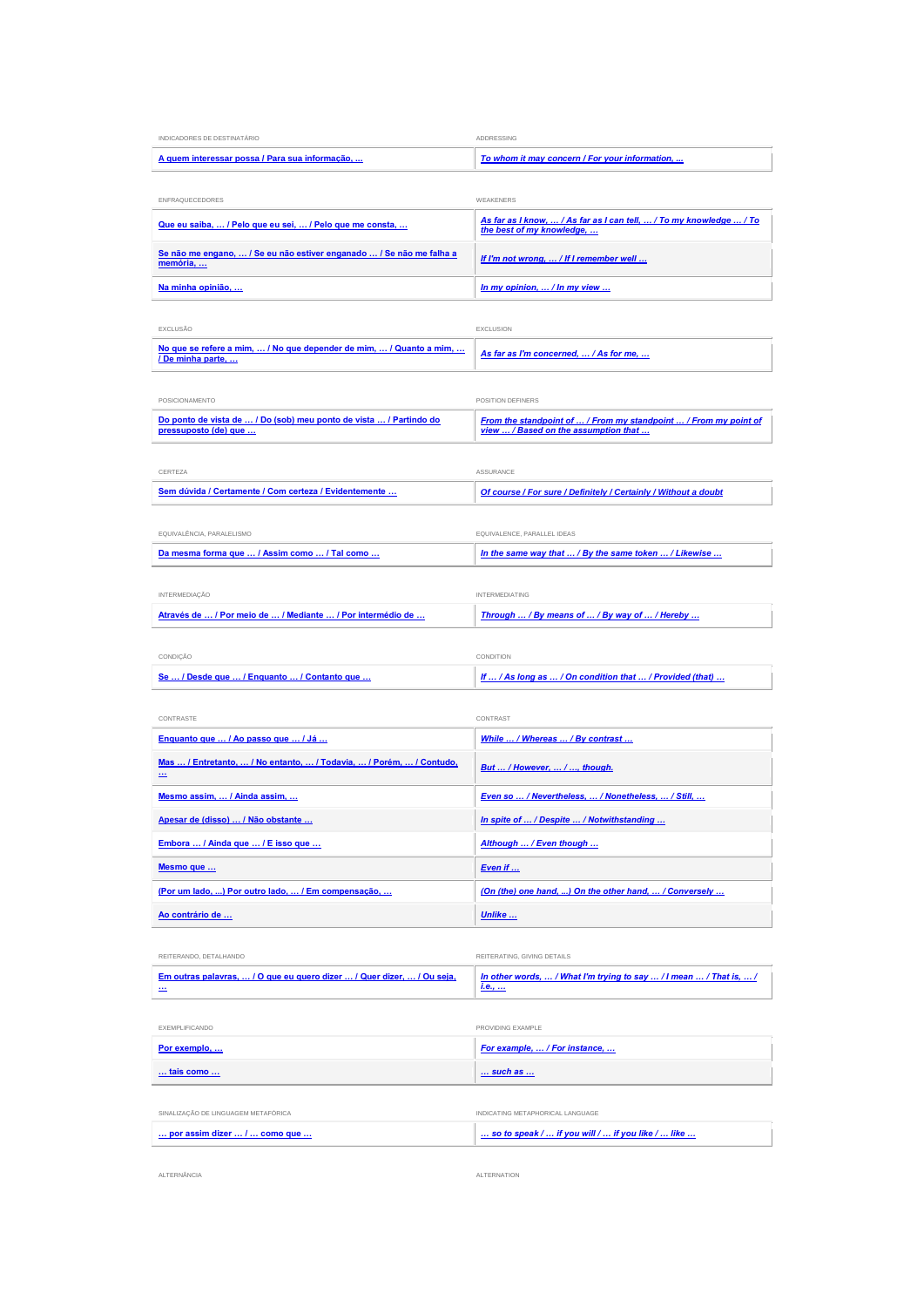| Por sua vez,  / Por seu turno                       | In his/her/its turn,                                                                          |
|-----------------------------------------------------|-----------------------------------------------------------------------------------------------|
|                                                     |                                                                                               |
| LIMITACÃO DE APLICABILIDADE                         | APPI ICABILITY I IMITATION                                                                    |
| Em último caso,                                     | As a last resort,                                                                             |
| Na pior das hipóteses,  / Se acontecer o pior,      | If worse comes to worst  (If worst comes to worst)  / At worst  /<br>In a worst-case scenario |
| Na melhor das hipóteses                             | At best                                                                                       |
| Pelo (ao) menos  / No mínimo  / Nem que seja (para) | At (the) least  / If nothing else  / To say the least                                         |
| Para não dizer  / Isso se não for                   | If not                                                                                        |

| ACRÉSCIMO                                                                              | <b>ADDITION</b>                                                                                                                              |
|----------------------------------------------------------------------------------------|----------------------------------------------------------------------------------------------------------------------------------------------|
| Não apenas , mas (também)  / Não só  como (também)  / Tanto<br>como                    | Not only , but (also)                                                                                                                        |
| Além disso,  / Ainda por cima,  / Além do mais,  / Afora (isso),  /<br>Sem falar (que) | Besides (that),  / In addition to (that),  / On top of that,  /<br>Moreover  / Apart from (that),  / Aside from (that),  / Not to<br>mention |

| EXCECÃO, EXCLUSÃO                                                 | <b>FXCEPTION</b>                                                                         |
|-------------------------------------------------------------------|------------------------------------------------------------------------------------------|
| A não ser por (isso),  / Com exceção de  / Afora (isso)  /  senão | Apart from (that),  / Otherwise  / Other than that,  / Except for<br>/Aside from (that), |
| A não ser que  / A menos que                                      | Unless                                                                                   |

| SUBSTITUICAO                            | SUBSTITUTION              |
|-----------------------------------------|---------------------------|
| Em vez de  / Em lugar de  / Ao invés de | Instead of  / In place of |
| De preferência                          | Rather (than)             |
|                                         |                           |

| INDICADOR DE CONTRARIEDADE         | SETBACK CAUSING HARM OR NEGLECT          |
|------------------------------------|------------------------------------------|
| em detrimento de  / em prejuízo de | at the expense of  / to the detriment of |
|                                    |                                          |

| CONSEQUÊNCIA DA NÃO-OCORRÊNCIA DE UMA CONDIÇÃO                                      | CONSEQUENCE OF NONFULFILLMENT                        |
|-------------------------------------------------------------------------------------|------------------------------------------------------|
| Senão  / Caso contrário,  / Do contrário,  / Sob pena de                            | Otherwise  / Or else  / If not                       |
|                                                                                     |                                                      |
| DESCONSIDERANDO                                                                     | <b>DISMISSAL</b>                                     |
| De qualquer modo (forma) (maneira),  / Seja como for,  / Seja qual for o<br>motivo, | Anyway,  / In any case,  / Whatever the case may be, |
|                                                                                     |                                                      |
| RELEMBRANÇA                                                                         | <b>REMINDER</b>                                      |
| Afinal  / Afinal de contas,                                                         | After all                                            |
|                                                                                     |                                                      |
| FINALIZAÇÃO, RESUMO                                                                 | CLOSURE, SUMMARY                                     |

| Finalmente,  / Por fim,                          | Finally, $$ / At last, $$                            |
|--------------------------------------------------|------------------------------------------------------|
| Levando tudo isso em consideração,  / Em resumo, | All in all,  / All things considered,  / In summary, |

Abaixo segue uma lista mais abrangente de palavras e locuções conectivas só do inglês, agrupadas por tipo de ligação que estabelecem. Esta lista facilita a localização rápida do conectivo que se procura, sendo útil especialmente para alunos avançados que possuem boa familiaridade com o inglês escrito:

| <b>INTRODUCTION AND REFERENCE</b> |                                                           | first of all                                       | regarding                                     |
|-----------------------------------|-----------------------------------------------------------|----------------------------------------------------|-----------------------------------------------|
| (at) first                        | as referred to $\vert$ changing the subject<br>concerning | in reference to<br>in the first place<br>initially | speaking of<br>to begin with<br>to start with |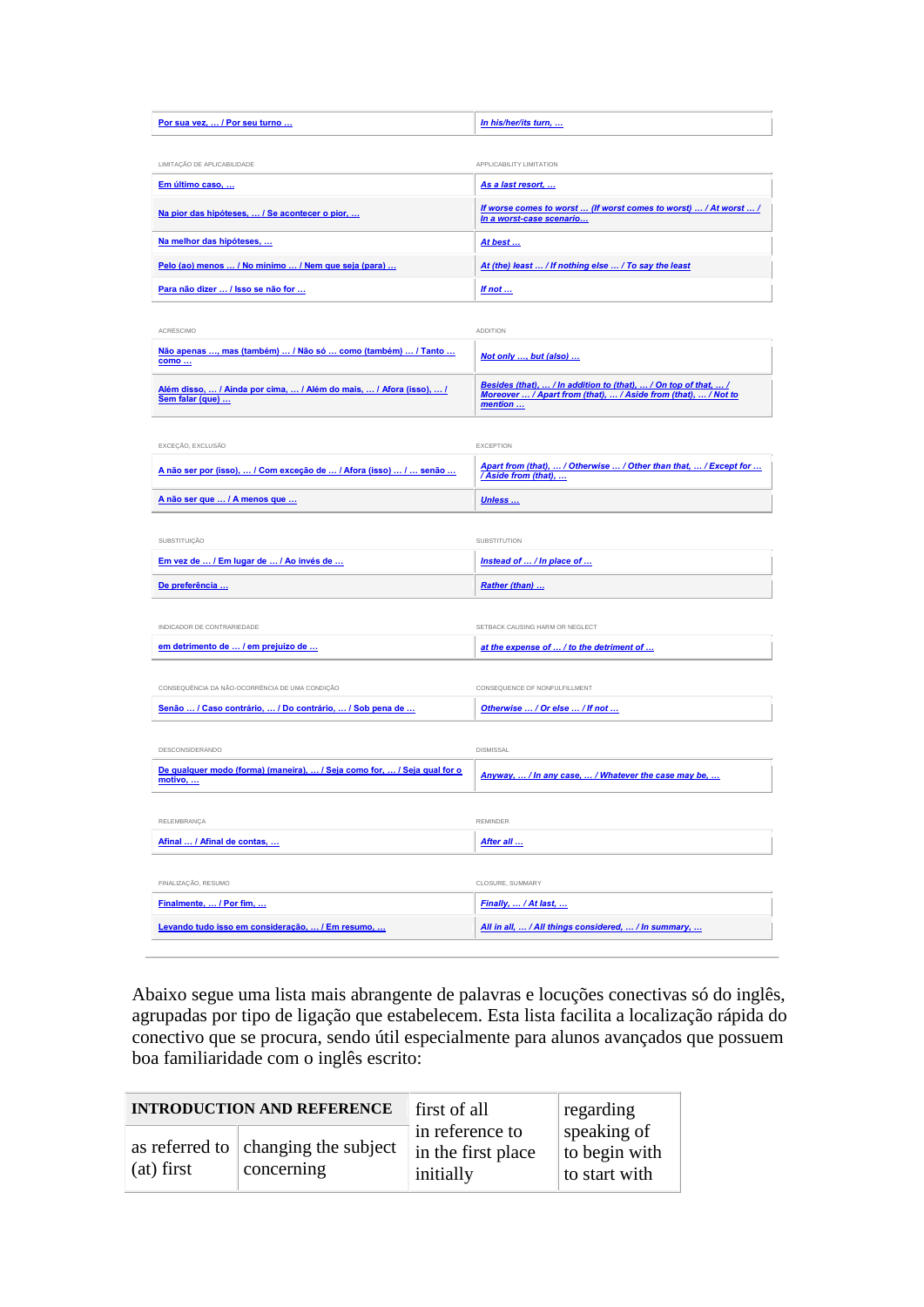| by the way | considering | on the other hand $\ $ with regard to |  |
|------------|-------------|---------------------------------------|--|
|            |             |                                       |  |

| <b>AGREEMENT</b> | in accordance with |
|------------------|--------------------|
| according to     | in agreement       |
| as per           | in conformity      |

| <b>COMPARISON</b> | in comparison (with) |
|-------------------|----------------------|
| comparing         | in the same way      |
| likewise          | similarly            |

| <b>CONTRAST</b><br>after (all)<br>alternatively<br>although<br>as opposed to<br>at the same time<br>but<br>by contrast<br>by the same token | considering that<br>conversely<br>despite<br>even so<br>even though<br>for all that<br>for $(my, his, )$ part<br>given that<br>however | in contrast<br>in (the) face of<br>in (the) light of<br>in spite of (that)<br>meanwhile<br>nevertheless<br>nonetheless<br>notwithstanding<br>on the other hand | still<br>then again<br>though<br>unlike<br>whereas<br>while<br>yet |
|---------------------------------------------------------------------------------------------------------------------------------------------|----------------------------------------------------------------------------------------------------------------------------------------|----------------------------------------------------------------------------------------------------------------------------------------------------------------|--------------------------------------------------------------------|
|---------------------------------------------------------------------------------------------------------------------------------------------|----------------------------------------------------------------------------------------------------------------------------------------|----------------------------------------------------------------------------------------------------------------------------------------------------------------|--------------------------------------------------------------------|

| <b>EMPHASIS</b>                                                                 | even more                                                                      | most important(ly)                                                                 | the basic cause                                                                            |
|---------------------------------------------------------------------------------|--------------------------------------------------------------------------------|------------------------------------------------------------------------------------|--------------------------------------------------------------------------------------------|
| above all<br>a key feature<br>a major concern<br>definitely<br>especially (not) | in any event<br>indeed<br>in particular<br>least of all<br>let alone<br>mainly | most of all<br>naturally<br>particularly<br>positively<br>primarily<br>principally | the chief factor<br>the key point<br>unquestionably<br>valuable to note<br>without a doubt |
| especially significant                                                          | more important(ly)                                                             | specifically                                                                       |                                                                                            |

| <b>ADDITION</b>  | both  and         | last but not least | on top of that |
|------------------|-------------------|--------------------|----------------|
|                  | either  or        | likewise           | or             |
| again            | equally important | moreover           | plus           |
| also             | further           | neither  nor       | similarly      |
| and (then)       | furthermore       | next               | together with  |
| as well as       | in addition (to)  | not only  but also | what's more    |
| at the same time | indeed            | not to mention     |                |
| besides          | jointly           | not to speak of    |                |

| <b>ADDING A REMARK</b> incidentally |                 |
|-------------------------------------|-----------------|
| as a matter of fact                 | $\ln$ fact      |
| as/on a side note                   | on the contrary |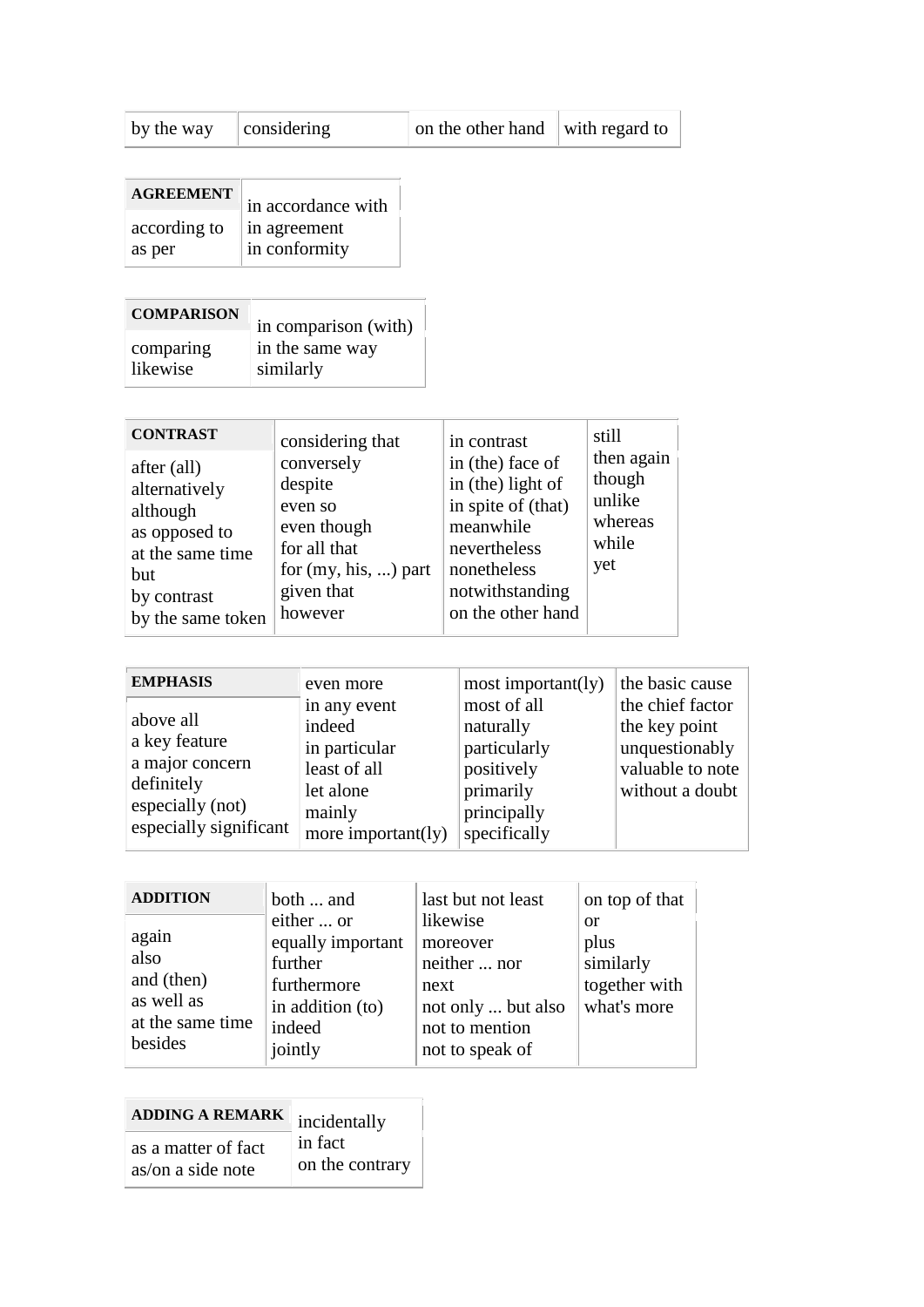| by the way | the truth is |  |
|------------|--------------|--|
|            |              |  |

| <b>EXPLANATION OF CAUSE</b>                   |                         | in view of                                            |
|-----------------------------------------------|-------------------------|-------------------------------------------------------|
| as<br>as a result of $\ $ for<br>because (of) | due to<br>in order that | now that<br>on account of<br>since<br>that is because |

| <b>RESULT</b>    |                                     |                                       |           |
|------------------|-------------------------------------|---------------------------------------|-----------|
| accordingly      | for this reason<br>for which reason | so much (so) that $ $ then<br>so that | thereby   |
| as a consequence | hence                               | such  that                            | therefore |
| as a result      | in short                            | that is why                           | thus      |
| consequently     |                                     |                                       |           |

| <b>PURPOSE</b>  | in return for | to the purpose of |
|-----------------|---------------|-------------------|
| in an effort to | so as to      | to this end       |
| in order that   | so that       | with this in mind |
| in order to     | tΩ            | with this purpose |

| <b>TIME RELATIONSHIP</b>                                                                                |                                                                                             | now                                                                                                  | then                                                                                            |
|---------------------------------------------------------------------------------------------------------|---------------------------------------------------------------------------------------------|------------------------------------------------------------------------------------------------------|-------------------------------------------------------------------------------------------------|
| after a while<br>afterward(s)<br>as time goes by<br>at last<br>at present<br>at this point<br>currently | from now on<br>henceforth<br>immediately<br>in the meantime<br>lately<br>later<br>meanwhile | nowadays<br>presently<br>shortly (after)<br>simultaneously<br>since<br>so far<br>soon<br>temporarily | thereafter<br>throughout<br>thereupon<br>until<br>up until now<br>while<br>yet at the same time |

| <b>ORDERING</b>                                        | second                                 | then                                   |
|--------------------------------------------------------|----------------------------------------|----------------------------------------|
| first<br>firstly<br>first of all<br>in the first place | secondly<br>third<br>following<br>next | later<br>after that<br>last<br>finally |

| <b>CIRCUMSTANCES</b>   | in my opinion   |
|------------------------|-----------------|
| as a last resort       | in terms of     |
| as a rule              | in the midst of |
| from the standpoint of | on the part of  |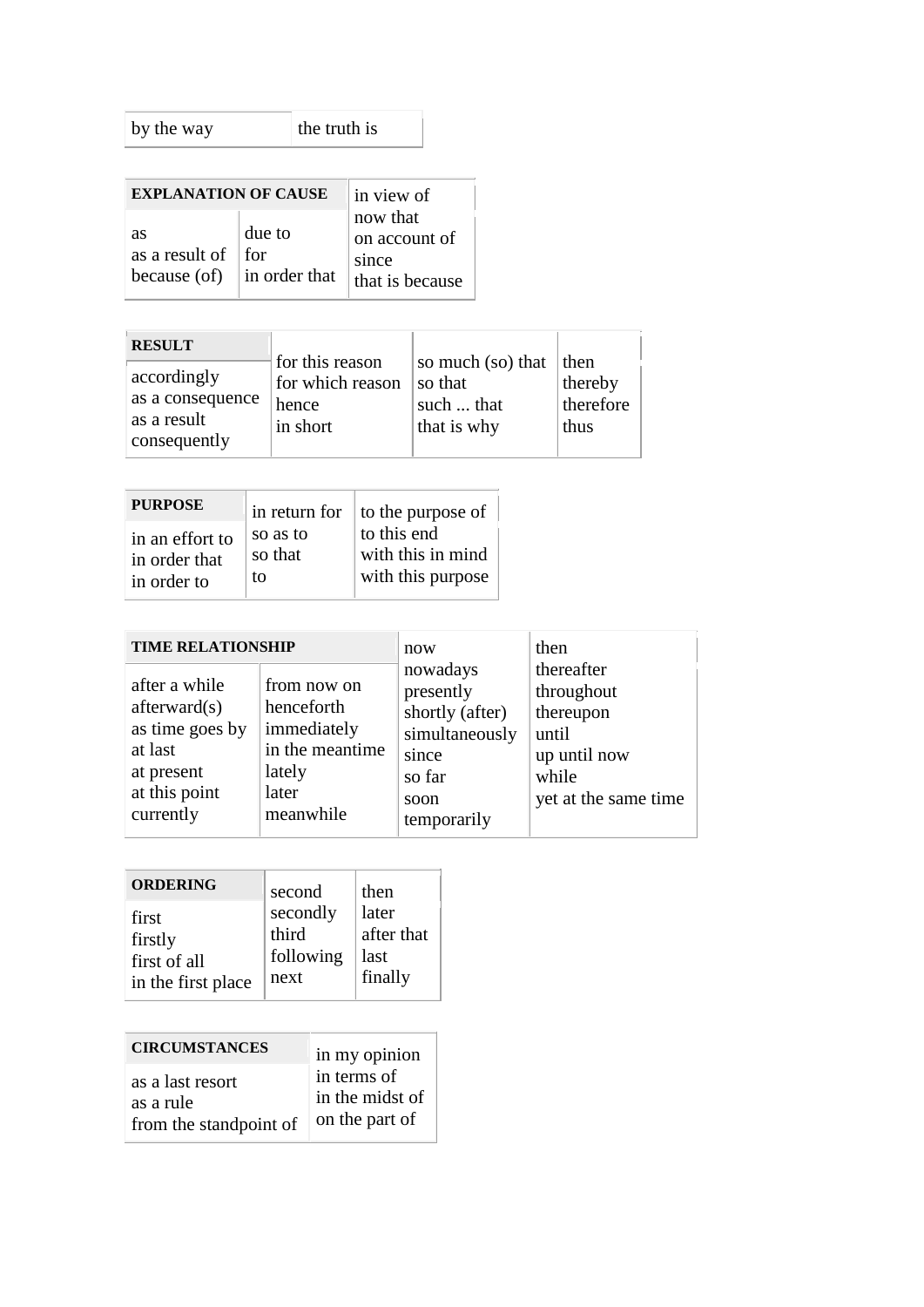## **ADDRESSING INFORMATION**

for your information to whom it may concern

| <b>ESTABLISHING A LIMIT</b>                                          | as far as I'm concerned                                                     |
|----------------------------------------------------------------------|-----------------------------------------------------------------------------|
| as far as I can remember<br>as far as I can tell<br>as far as I know | as far as I understand<br>as well as I know<br>for the time being<br>so far |

| <b>CONDITION</b>            | $\mathbb{I}$ if not                                               | in the event (that) $\vert$ otherwise |                                                       |
|-----------------------------|-------------------------------------------------------------------|---------------------------------------|-------------------------------------------------------|
| as long as<br>even if<br>if | in case of<br>in case (that)<br>in the event of $\vert$ or (else) | on condition that<br>only if          | provided (that)<br>providing (that)<br>whether or not |

#### **DISMISSAL**

| anyway | $\ln$ any case                                   |
|--------|--------------------------------------------------|
|        | at any rate $\parallel$ whatever the case may be |

#### **EXCEPTION / EXCLUSION**

| apart from (that) $\parallel$ not  yet |                         |
|----------------------------------------|-------------------------|
| aside from                             | $\vert$ other than that |
| except for                             | $ $ unless              |

| <b>EXAMPLE</b>  | including      | namely           | the following example |
|-----------------|----------------|------------------|-----------------------|
| for example     | in particular  | such as          | to illustrate         |
| for instance    | in this case   | take the case of |                       |
| in another case | in this manner | that is          |                       |

## **SUBSTITUTION / PREFERENCE**

| in place of | $\vert$ rather (than)   |
|-------------|-------------------------|
| instead of  | $\vert$ in exchange for |

### **REITERATION / REFORMULATION**

| as I have said $\vert$ or rather |                                              |
|----------------------------------|----------------------------------------------|
| I mean                           | that is                                      |
|                                  | in other words $\vert$ to put it another way |
| more simply                      |                                              |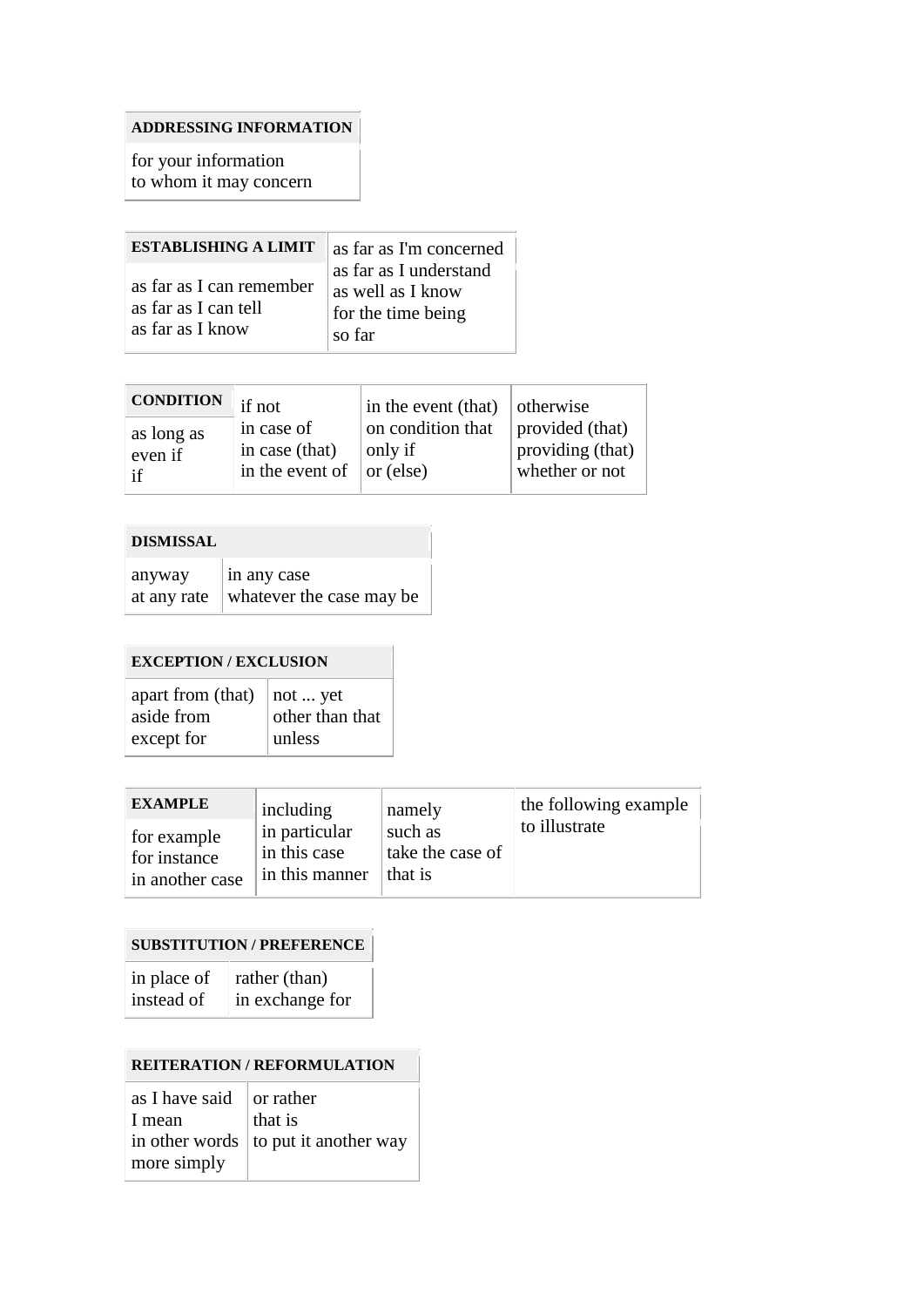| <b>CONCLUSION</b> | SO <sub>2</sub> |  |
|-------------------|-----------------|--|
| for this reason   | therefore       |  |

| <b>GENERALIZING</b> by and large |                   | generally speaking |
|----------------------------------|-------------------|--------------------|
| all in all                       | essentially       | in general         |
| as a rule                        | for the most part | on the whole       |
| basically                        | generally         | overall            |

| <b>INTERMEDIATING</b> | hereby          |
|-----------------------|-----------------|
| by                    | this way        |
| by means of           | through (which) |

| <b>CONCESSION</b>         |                  |                    |
|---------------------------|------------------|--------------------|
| after all                 | at the same time | it may appear that |
| although it is true that  | granted that     | naturally          |
| although this may be true | I admit          | of course          |

| <b>EVIDENCE</b>         | indeed          | obviously        |  |
|-------------------------|-----------------|------------------|--|
| as you (anyone) can see | it's no wonder  | of course        |  |
| certainly               | naturally       | without question |  |
| evidently               | needless to say | without a doubt  |  |

| <b>CONCLUSION / SUMMARY</b>                                         |                                                 | in short                                          | therefore                                |
|---------------------------------------------------------------------|-------------------------------------------------|---------------------------------------------------|------------------------------------------|
| after all<br>all in all<br>all things considered<br>as we have seen | at last<br>finally<br>in brief<br>in conclusion | in summary<br>last(ly)<br>on the whole<br>overall | to conclude<br>to summarize<br>to sum up |

*Cite a fonte; valorize a Internet de conteúdo educacional.*

O uso dos materiais publicados neste site é livre. Pedimos apenas que todos respeitem a ética acadêmica citando a fonte e informando o endereço do site, para que outros possam também explorá-lo bem como ter acesso às atualizações e complementações que fazemos diariamente.

COMO FAZER UMA CITAÇÃO DESTA PÁGINA:

**Schütz,** Ricardo E. "Words of Connection (Conectivos)" English Made in Brazil <http://www.sk.com.br/sk-conn.html>. Online. 12 de dezembro de 2014.